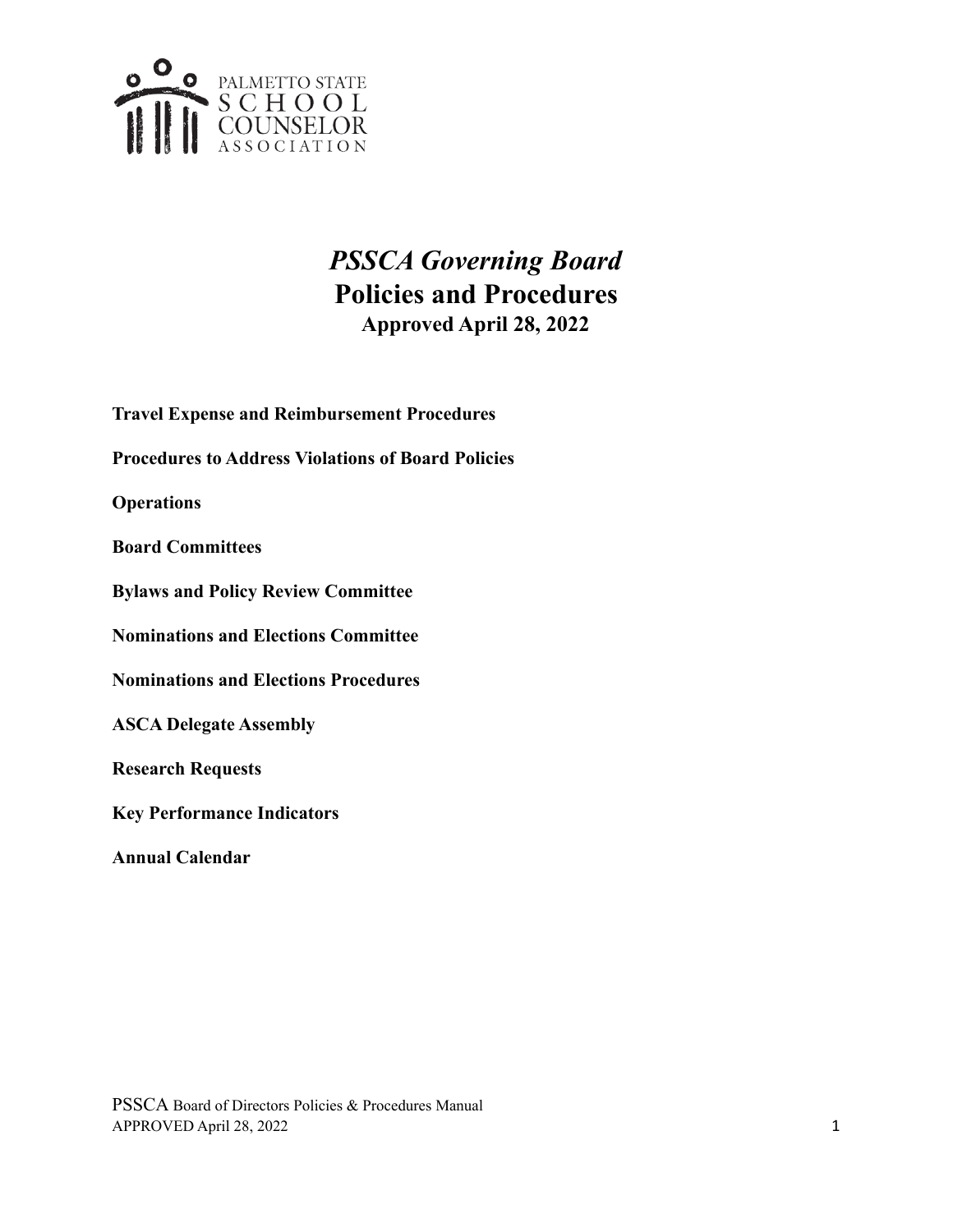

## **Travel Expense and Reimbursement Procedures**

- 1. PSSCA will reimburse Board members for all reasonable expenses incurred, (conference registration fees, other pre-approved professional development registration fees, hotel, airfare, transportation to/from airport/hotel, luggage fees, and parking) while fulfilling the responsibilities of serving on the Board. Reimbursements will not be issued until travel has been completed or responsibilities have been fulfilled.
- 2. PSSCA will waive the annual conference registration fee for Board members and will reimburse approved expenses noted above related to the conference.
- 3. The Executive Director or Association Manager will make all travel and hotel arrangements for Board members such as the Annual Conference or Board Meetings.
- 4. If a Board member's flight is delayed or travel plans change while en route to a Board meeting, he/she should contact the Executive Director or Association Manager. If Executive Director or Association Manager are unavailable and immediate decisions are required, the Board member may make decisions that do not incur unreasonable expenses for PSSCA.
- 5. The Executive Director or designee will process reimbursement requests.
- 6. If there are issues regarding reimbursement, the Executive Director will be notified.
- 7. The Board shall decide if any other person attending the ASCA Delegate Assembly and/or annual conference will be reimbursed for their expenses.
- 8. See Operations Manual for additional reimbursement policies.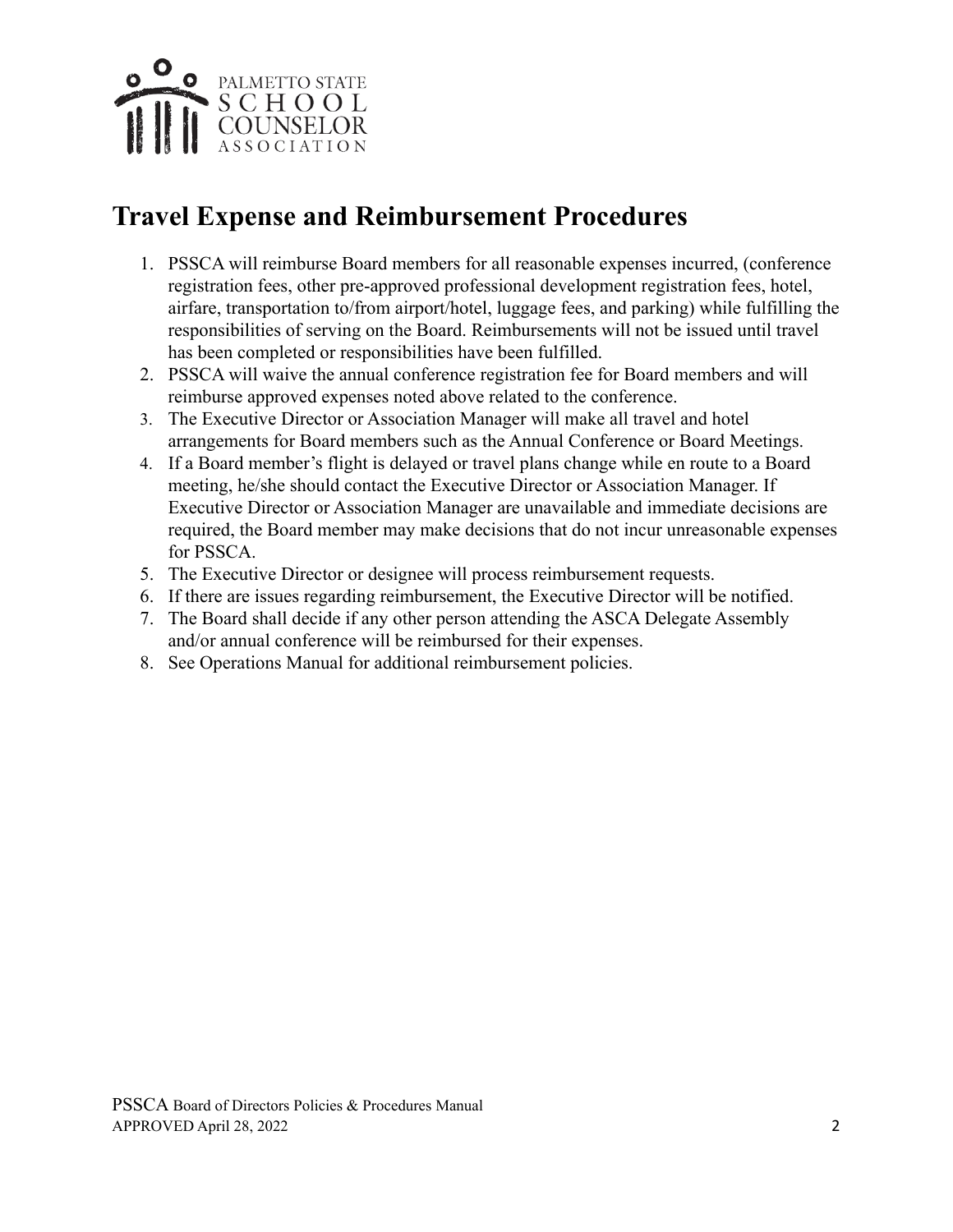

# **Unbudgeted Expenses**

The Board Chair serves as the final approving authority for all expenses in accordance with the budget.

- 1. Approve expenses for the Board of Directors.
- 2. Submit the proposed budget approved by the Finance Committee to the Board for approval.
- 3. Contact the ED or Board Chair for approval on an expense that exceeds the approved budget.
- 4. Approves the annual budget and any other financial commitments, expenses, or income.

The Executive Director or Board Chair cannot exceed \$2500, each, in unbudgeted expenses per fiscal year after which full Board of Director approval must be sought.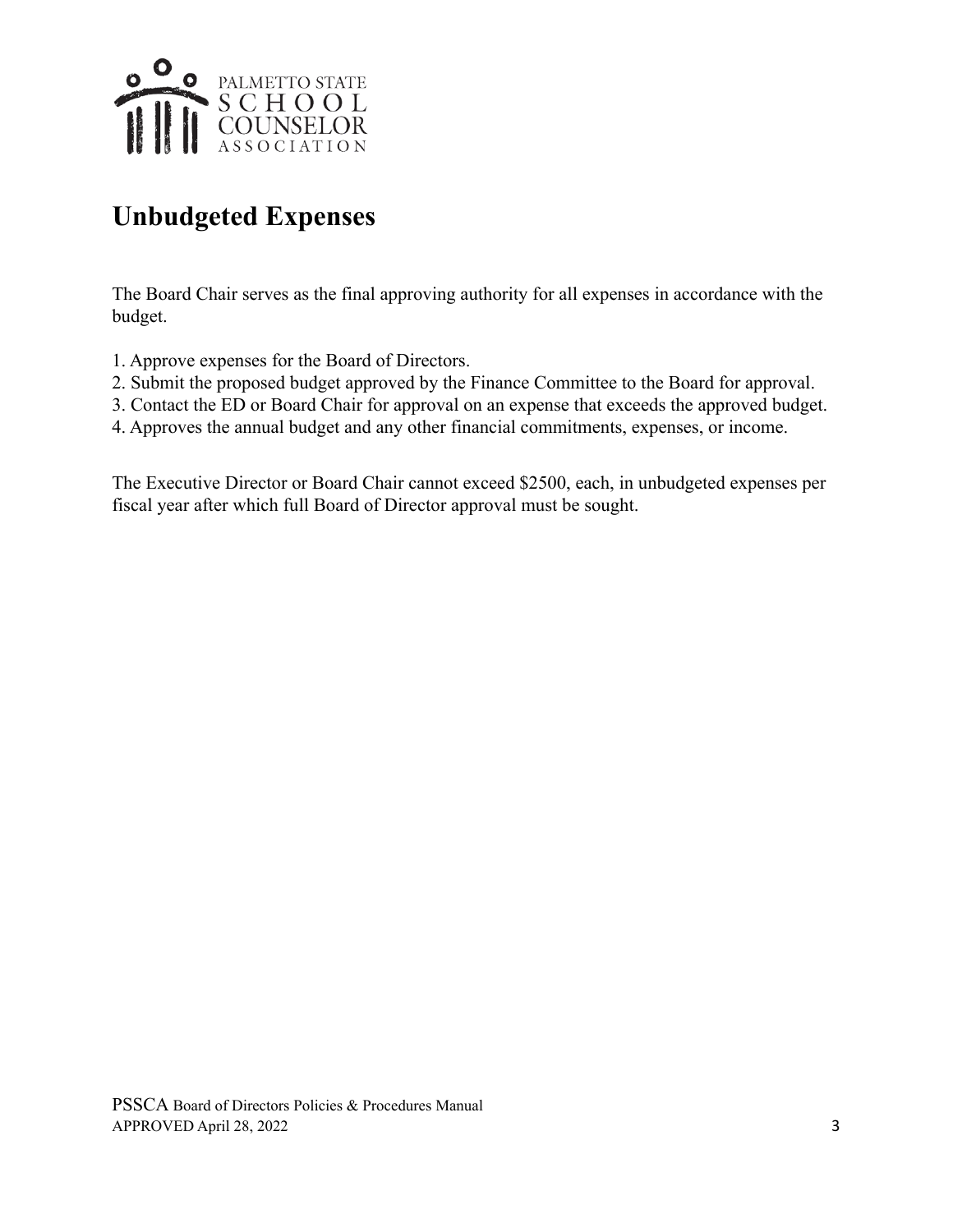

## **Procedures to Address Violations of Board Policies**

- 1. If a Board member or the Board violates a policy during a Board meeting:
	- 1.A. Any Board member is obligated to stop the discussion at the point of question and request that the Board review any policies that might be violated.
	- 1.B. The entire Board will review relevant policies. Either the policies will be revised, or the discussion will cease.
- 2. If a Board Member believes or is informed that a Board member is in violation of a Board policy:
	- 2.A. The Board member with concerns will contact the Executive Director and discuss the violation.
	- 2.B. The Executive Director will contact the Board member allegedly in violation to discuss the violation.
	- 2.C. At the next Board meeting, the violation will be reviewed with the entire Board, with the primary focus on educating the Board through public review.
	- 2.D. After Board review of the violation, the Board will conclude one of the following:
		- 1. There was no violation of Board policy.
		- 2. There was a violation of Board policy, but no consequence is given to the Board member in violation.
		- 3. There was a violation of Board policy and the Board member in violation receives a formal reprimand and/or other consequences by the Board.
		- 4. There was a violation of a Board policy and the Board member in violation is removed from the Board based on a 2/3 majority vote.
- 3. A Board member believes or is informed that the Executive Director is in violation of a Board policy:
	- 3.A. The Board Member will contact the Board Chair and discuss the violation
	- 3.B. The Board Chair will contact the Executive Director to discuss the violation.
	- 3.C. At the next Board meeting, the violation will be reviewed with the entire Board, with the primary focus on educating the Board through public review.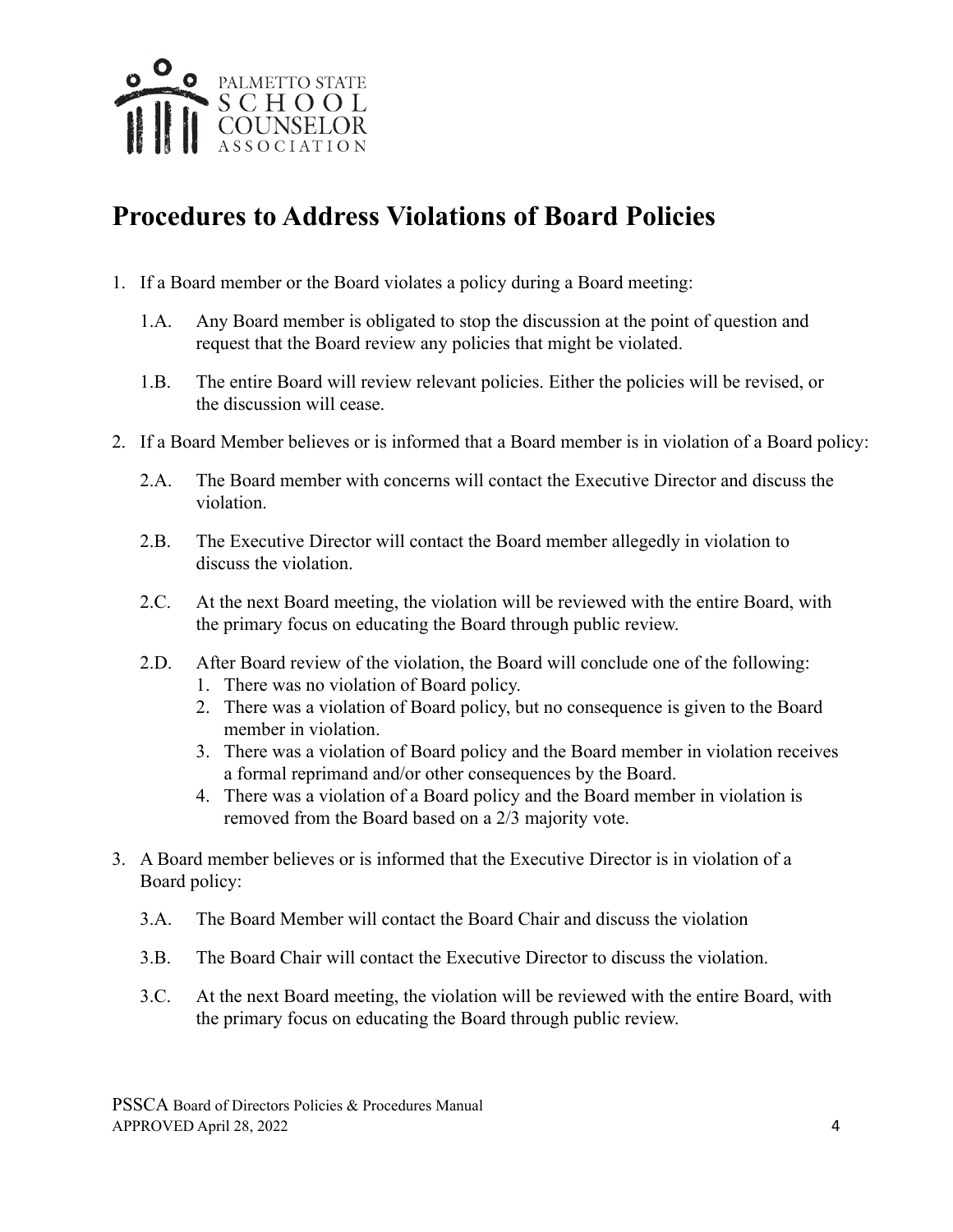

- 3.D. After Board review of the violation, the Board will conclude one of the following:
	- 1. There was no violation of Board policy.
	- 2. There was a violation of Board policy, but no consequence is given to the Executive Director.
	- 3. There was a violation of Board policy and the Executive Director receives a formal reprimand and/or other consequences decided upon by the Board.
	- 4. There was a violation of Board policy and the Executive Director is removed from the PSSCA Board based on a 2/3 majority vote.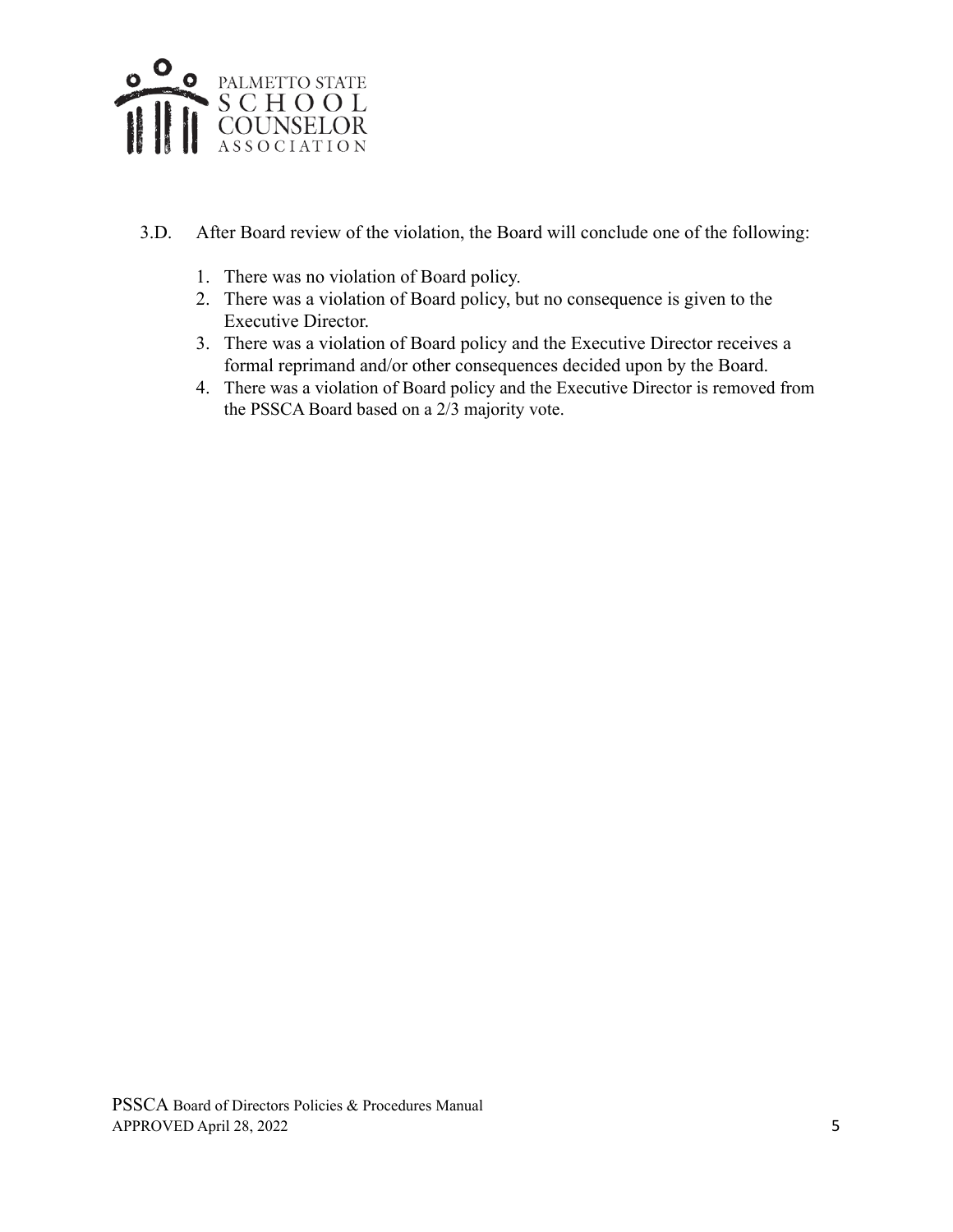

# **Operations**

**Executive Director:** Shall have been a member of the association the two years prior to seeking the position, has 5 years of experience in a school counseling position, and served as a Board or committee member of the association for at least two years. An annual review will be conducted in February by the PSSCA Board of Directors and a written report submitted by the Board Chair to the Board of Directors for approval. The Executive Director shall have a voice, but no vote. The position will not be a paid staff position, but the Board may authorize a stipend.

Responsibilities are to:

1. Carry out and complete all duties and responsibilities as directed by PSSCA Bylaws, Operations Manual, or any other policies and procedures approved by the Board or membership.

2. Manage the daily operations of the association.

3. Approve operational procedures and functions of the association and its committees.

4. Brief the Board on operational procedures including committee operations and seek Board approval as appropriate.

5. Manage and approve the operational funds for the association. Work with the Finance Director of Operations in accounting for the receipt and expenditure of these funds. Submit a budget request annually for the association's operations along with all budget requests of operational committees to the Finance Director of Operations to build into the annual budget.

6. Oversees a record keeping system for the association with records maintained in the most current and reasonable electronic format. Financial records will be maintained for a minimum of 10 years.

7. Establish operational working groups as needed to carry out the operations of the association. Directors of Operations do not have a vote on the governing Board.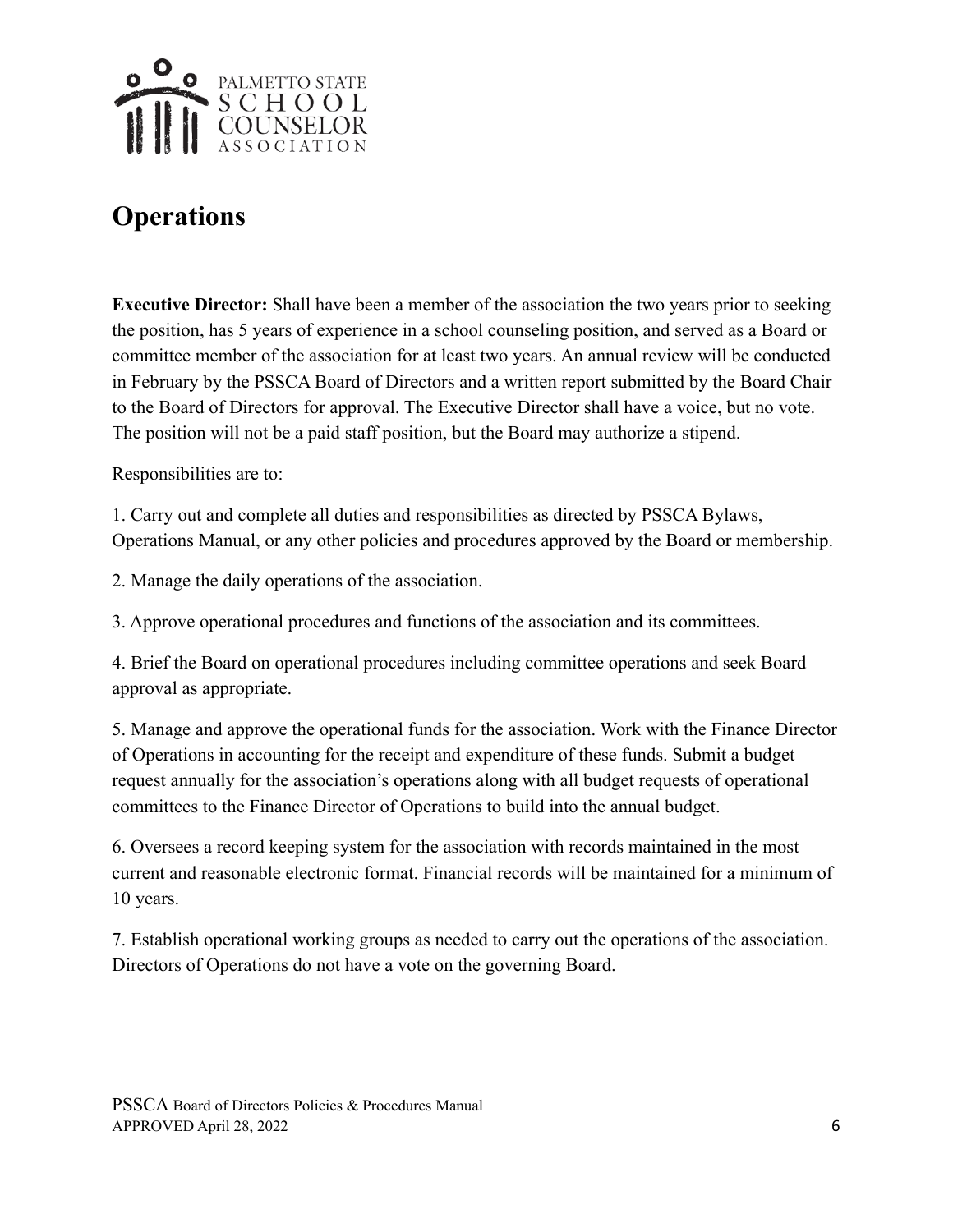

8. Attend the ASCA Leadership Development Institute and conference for leadership training to assist with the association's operations with expenses being reimbursed as approved by the Board.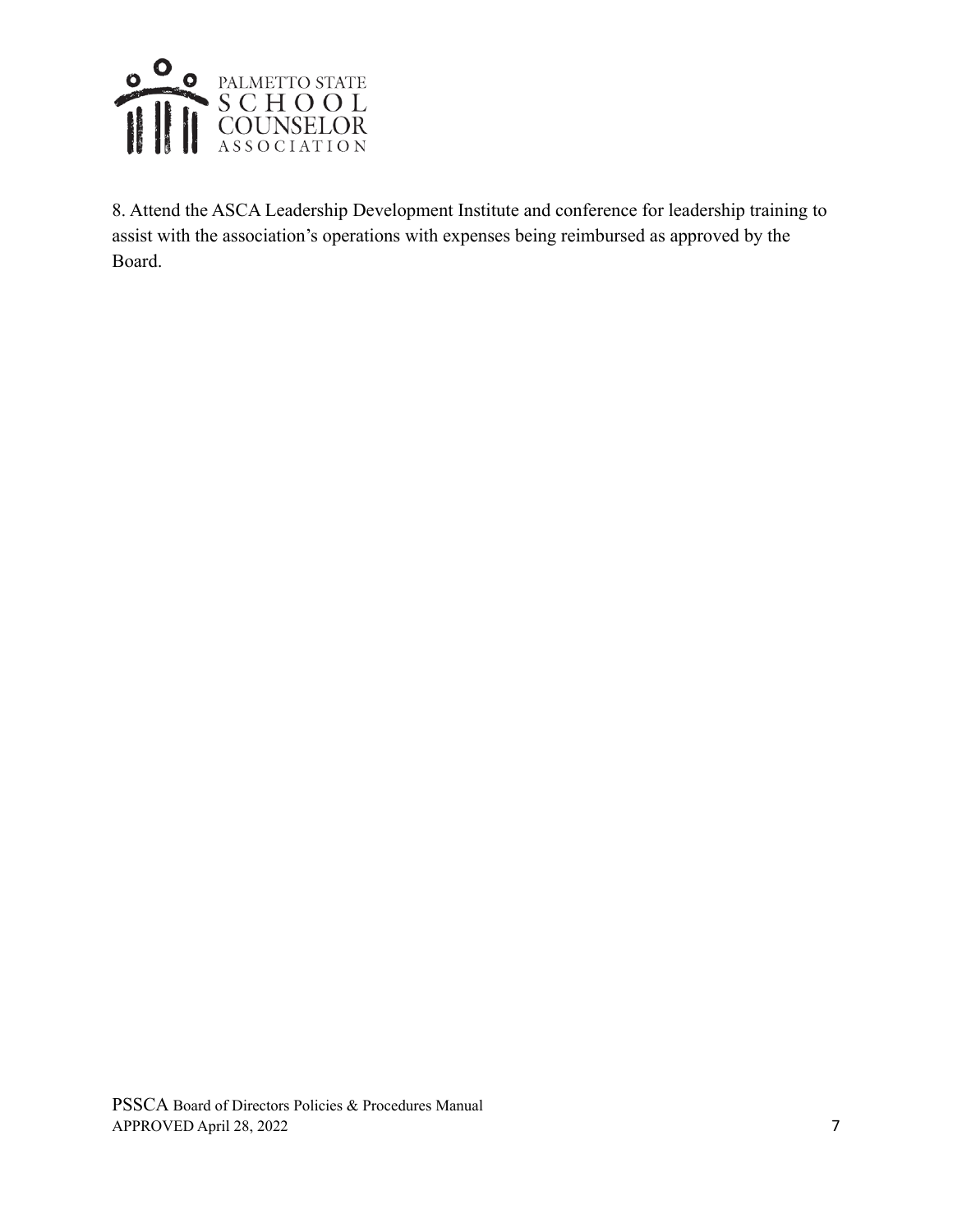

# **Board Committees**

As outlined in the Palmetto State School Counselor Association Bylaws, the PSSCA Board of Directors annually appoints individuals to PSSCA's three standing Board committees. In addition to members of the Board of Directors, PSSCA members can serve on a committee that is set forth in policy or created by the Board.

1. Active PSSCA members will self-identify interest in participating in a PSSCA committee.

2. PSSCA will provide the Director of Operations of each committee, a list of individuals that are interested in being part of a PSSCA committee.

3. The Director of Operations, or other Board appointed committee members, will contact potential committee members based on information provided.

4. Committee appointments will last one year, with the opportunity to reapply annually.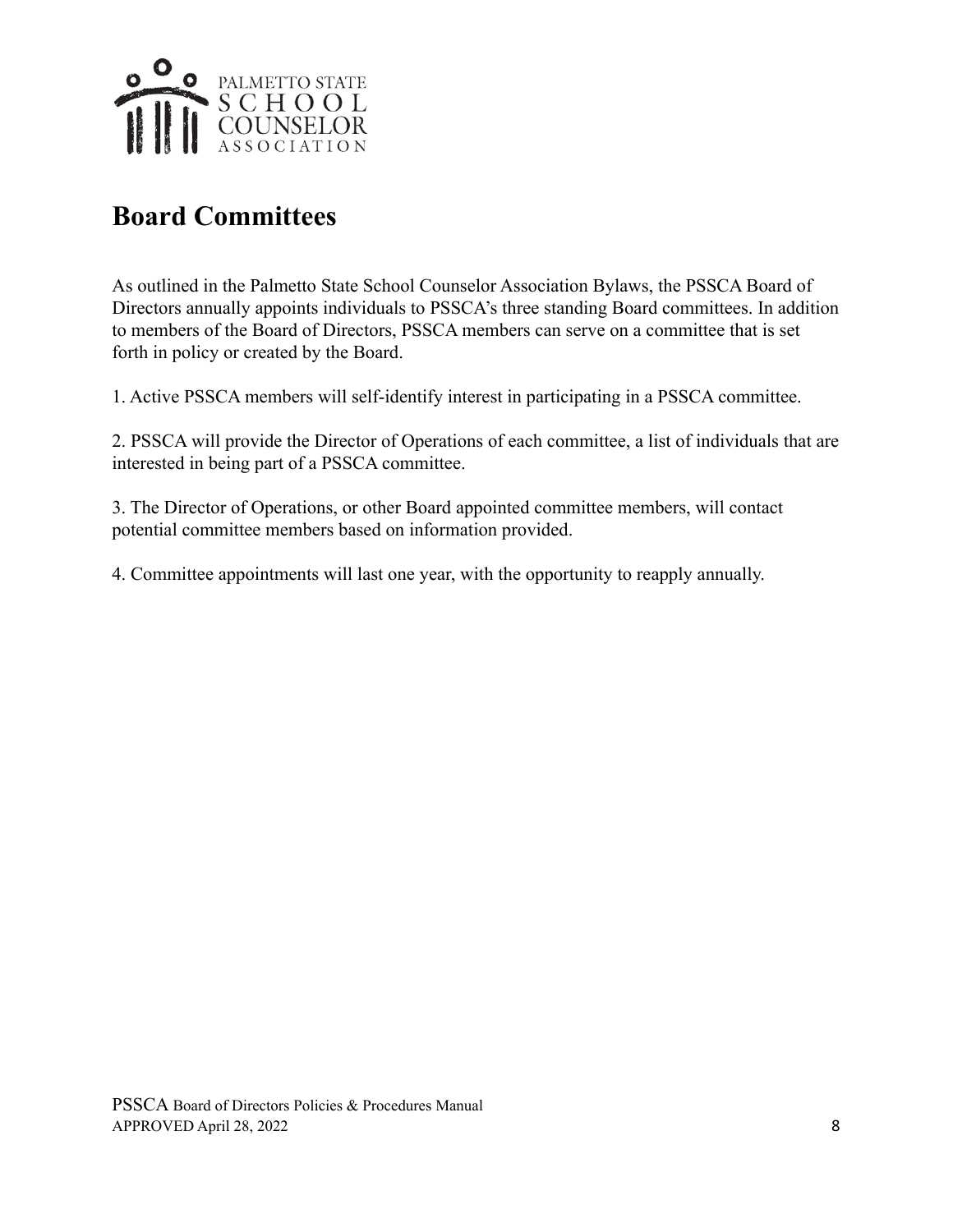

## **Bylaws and Policies Review Committee**

The Bylaws Committee ensures PSSCA is in compliance with Bylaws generally and specifically ensures any amendments to the Bylaws are proposed and approved in accordance with Article IX.

1. The PSSCA Bylaws Committee solicits input from Board members to conduct a comprehensive review of PSSCA Bylaws at least annually to determine whether any revisions are necessary.

2. The PSSCA Bylaws Committee reviews all proposed Bylaw amendments to ensure the amendments comply with current PSSCA Bylaws. The Committee recommends proposed amendments to the Board with sufficient time to comply with requirements for proposing amendments to membership.

3. The PSSCA Bylaws Committee presents proposed amendments to the membership and leads discussion about the proposed amendments.

4. The PSSCA Bylaws Committee monitors PSSCA policies, particularly proposed policies or revisions, and in collaboration with the full Board of Directors ensures the policies are in compliance with PSSCA Bylaws.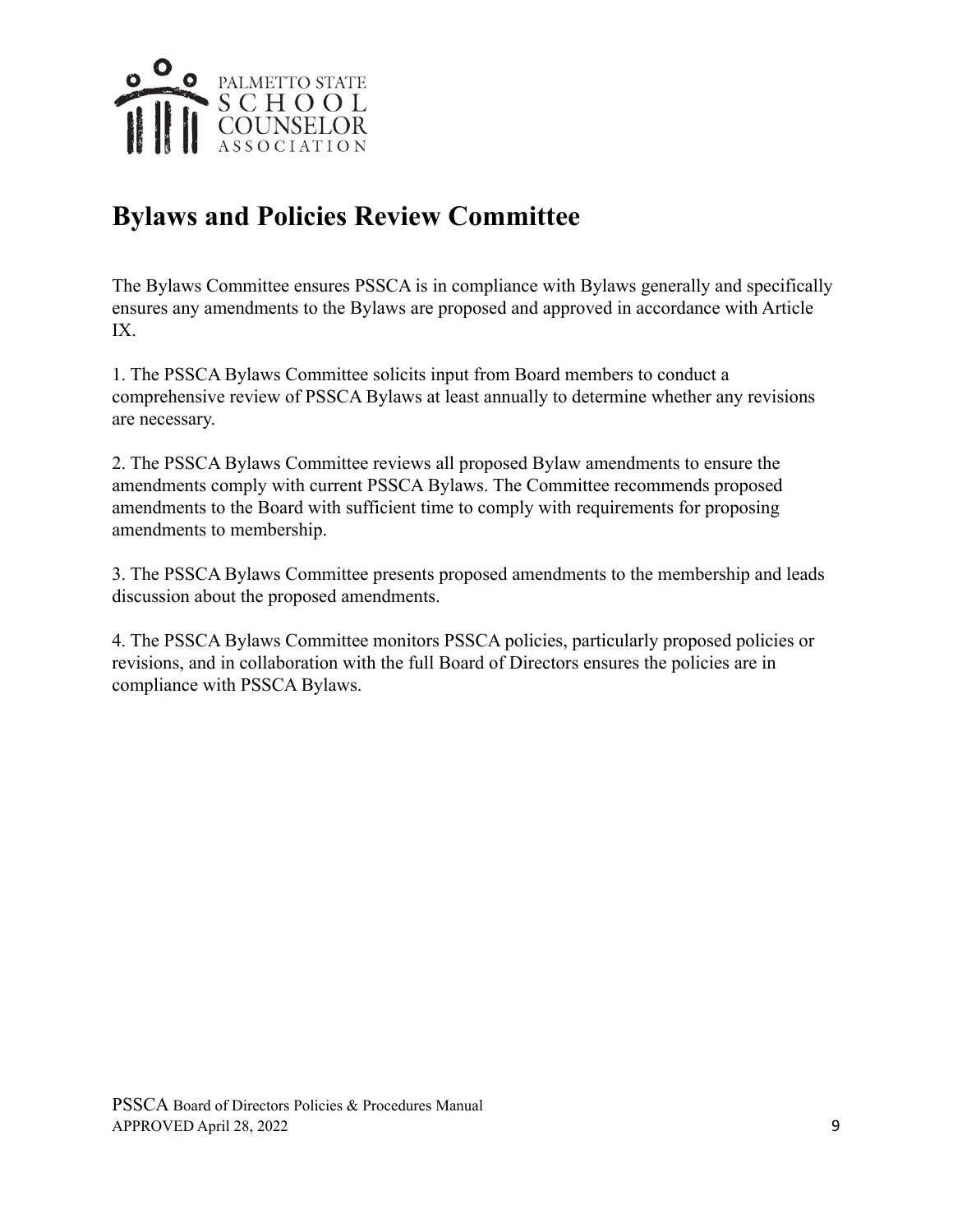

#### **Nominations and Elections Committee**

The Nominations and Elections Committee facilitates the selection and election of qualified candidates for the PSSCA Board of Directors and performs such duties as may be directed by the Bylaw, Board Policies or Board of Directors.

- 1. The Nominations and Elections Committee oversees recruitment of candidates by encouraging members to self-nominate and coordinating with others to develop a list of names of eligible candidates.
- 2. The Nominations and Elections Committee oversees selection of candidates by reviewing candidate applications.
- 3. The Nominations and Elections Committee notifies all applicants of the accepted slate of candidates who will move on to the ballot.
- 4. The Nominations and Elections Committee oversees campaign and election activities and responds to questions or charges of violations concerning the election activities of candidates. Members of the Nominations and Elections Committee may raise questions concerning candidate actions when appropriate.
- 5. The Nominations and Elections Committee informs candidates of election results.
- 6. The Nominations and Elections Committee annually reviews the nominations and elections procedures to determine whether revisions are needed.
- 7. The Nominations and Elections Committee carries out other responsibilities as agreed upon by the Board of Directors.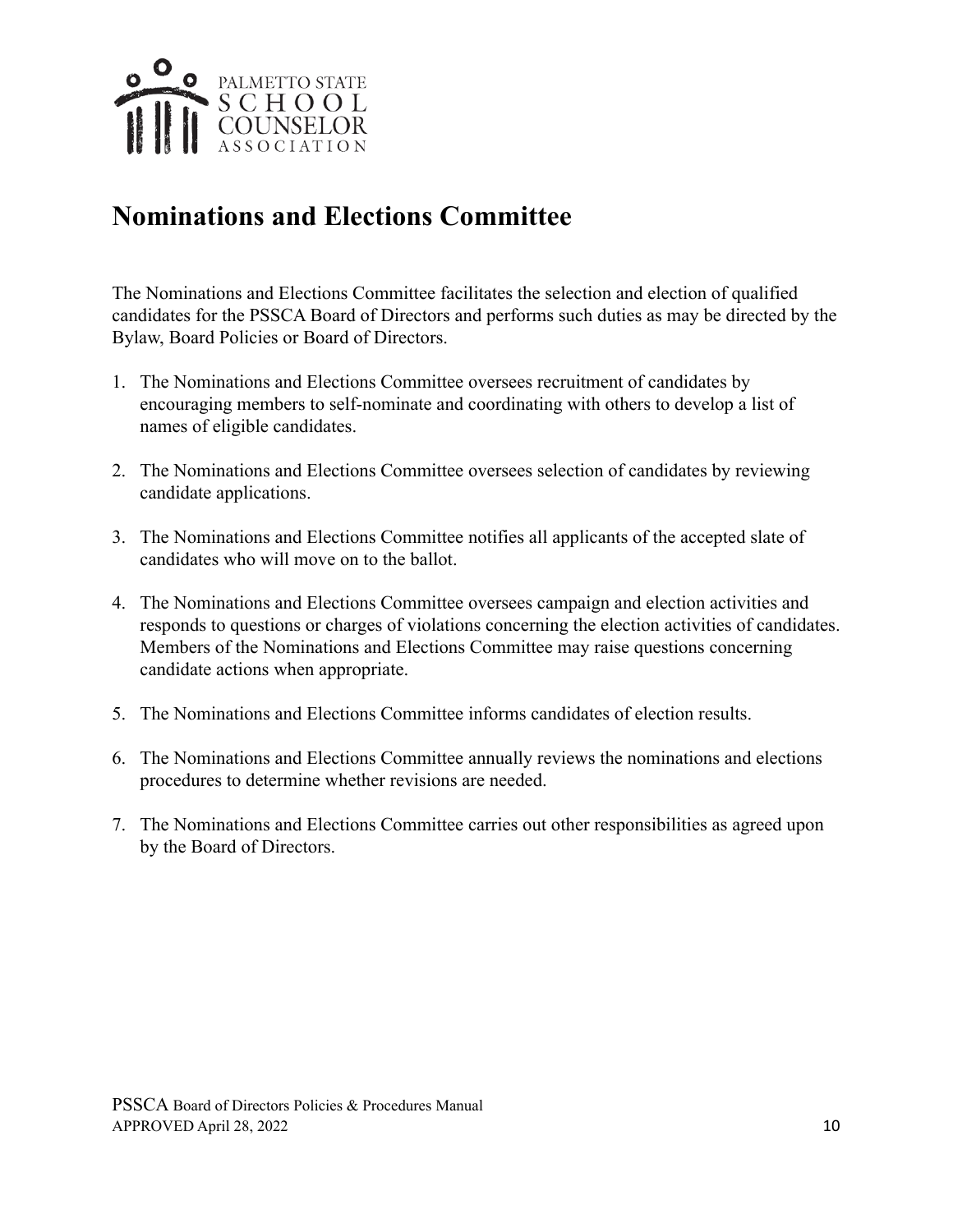

#### **Nominations and Elections Procedures**

- 1. Recruitment of Candidates for Board of Directors
	- 1.A. Members of the Board of Directors and the Nominations & Elections Committee solicit candidates.
	- 1.B. Candidates must self-nominate.
- 2. Candidate Qualifications
	- 2.A. Candidates must be employed full-time in school counseling in a school, school district or state department of education or as a full-time faculty in a school counselor education program on the due date for the submission of candidate applications.
	- 2. B. Candidates must self-nominate.
	- 2.C. Candidates must have been practicing school counselors for at least five years on the due date for the submission of candidate applications.
	- 2.D. Candidates must hold a valid school counselor license or certificate issued by a state department of education or equivalent state or federal agency on the due date for the submission of candidate applications.
	- 2.E. Candidates must be PSSCA Professional Members for three (3) years and a current ASCA Professional Member.
- 3. Application and Screening Process
	- 3.A. Candidates must submit a Board of Director application before the established and published deadline.
	- 3.B. The Nominations & Elections Committee uses a rubric to evaluate prospective candidates. Candidates who receive a minimum score on the rubric may be approved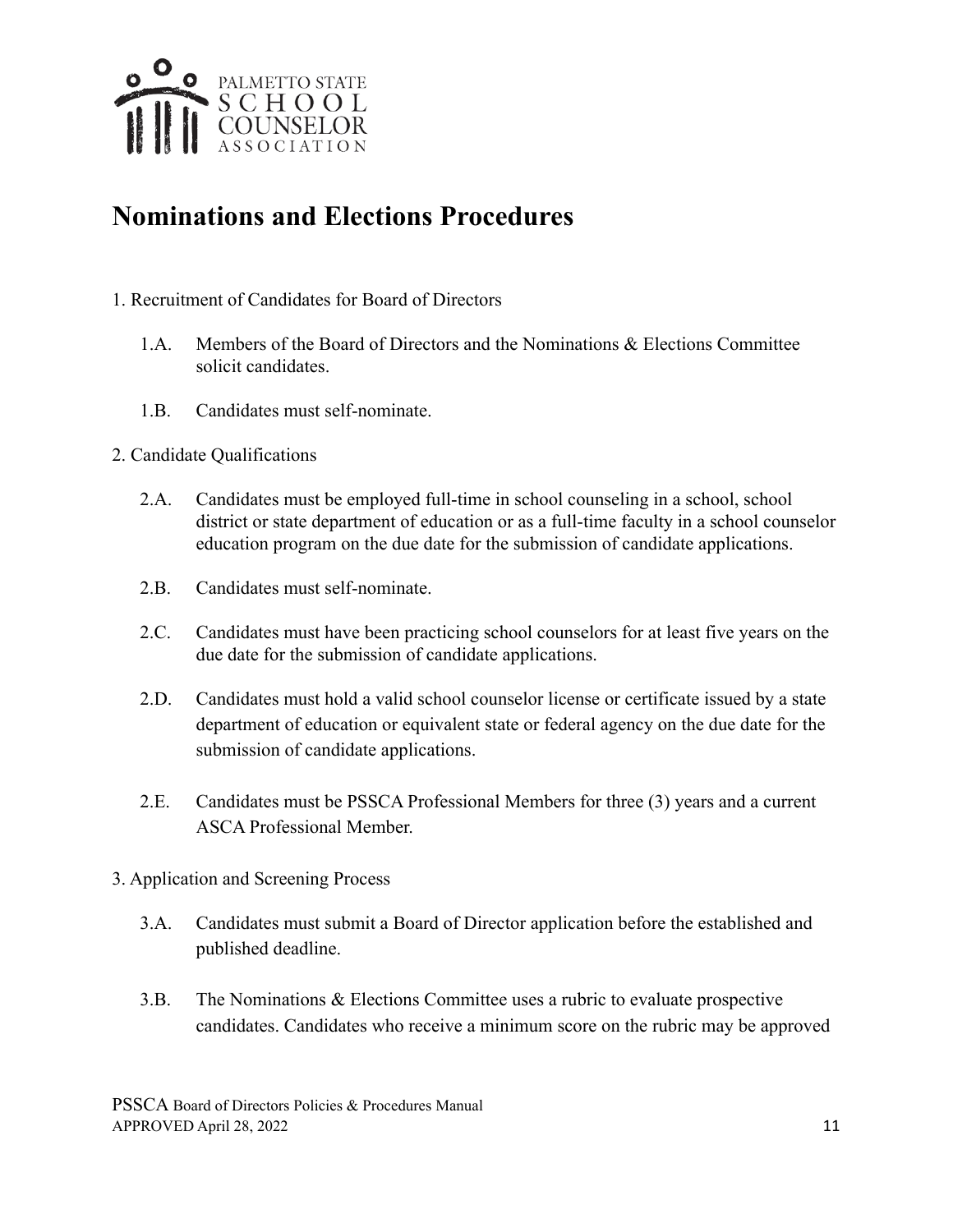

for the slate by a majority vote of the Committee with a maximum of eight candidates.

- 4. Campaign Policies
	- 4.A. Candidates shall not enlist current or past PSSCA leaders to solicit votes on their behalf.
	- 4.B. Candidates shall refrain from using PSSCA resources to solicit votes including PSSCA-sponsored speaking opportunities and posting messages of any kind on PSSCA social media, including the website, social network, listservs and other media, from the time the slate is announced until the end of the balloting period.
	- 4.C. Current and past PSSCA Board members are not permitted to endorse or to solicit votes for individual candidates.
	- 4.D. State school counselor associations may promote the elections as a whole but may not use PSSCA resources to endorse, promote or solicit votes for individual candidates. No appearance shall be given that PSSCA is endorsing a candidate.
	- 4.E. PSSCA may introduce candidates at the PSSCA annual conference.
	- 4.F. PSSCA may host a reception for candidates at the PSSCA annual conference.
	- 4.G PSSCA may invite candidates to make a speech at the PSSCA annual conference.
	- 4.H Candidates who are found to be in violation of these campaign policies may be disqualified from the election.
- 5. Election Process
	- 5.A. The general election will be held through electronic balloting beginning at the PSSCA annual conference, or other designated period of time.
	- 5.B. Candidates are listed alphabetically by last name on the ballot.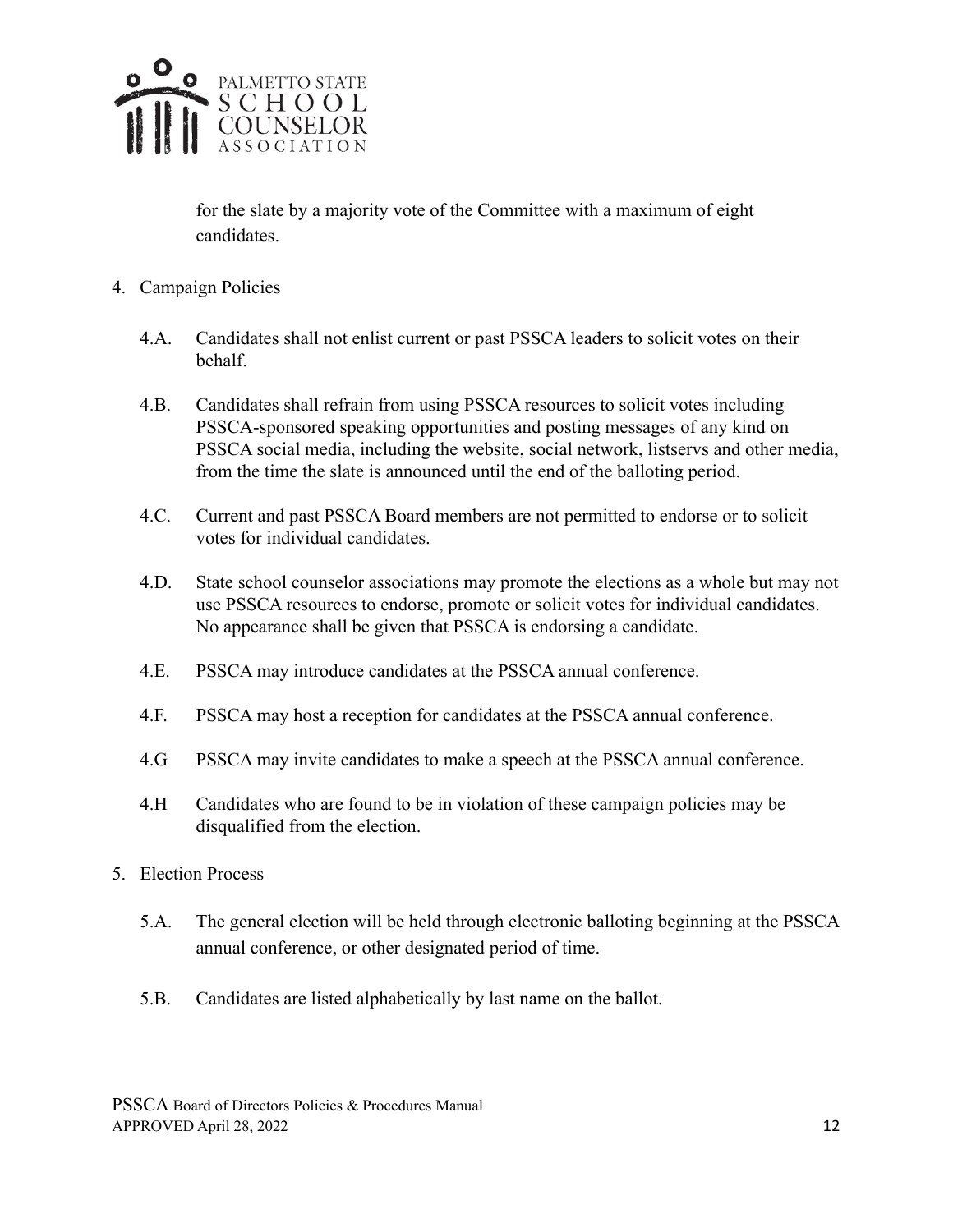

- 5.C. Voters select up to three candidates on the slate.
- 5.D. The three candidates who receive the highest number of votes will be elected to the Board. If the candidates who receive the third and fourth highest number of votes receive the same number of votes, the candidate with the higher scores on the nominations rubric will be elected to the Board.
- 5.E. Candidates who are elected to the Board must comply with all Board policies as soon as they are notified of the election results and accept a position on the PSSCA Board of Directors, even though they have not yet joined the Board officially.
- 6. Board Training & Expectations

PSSCA Board members are expected to complete all required training within the timeframe specified.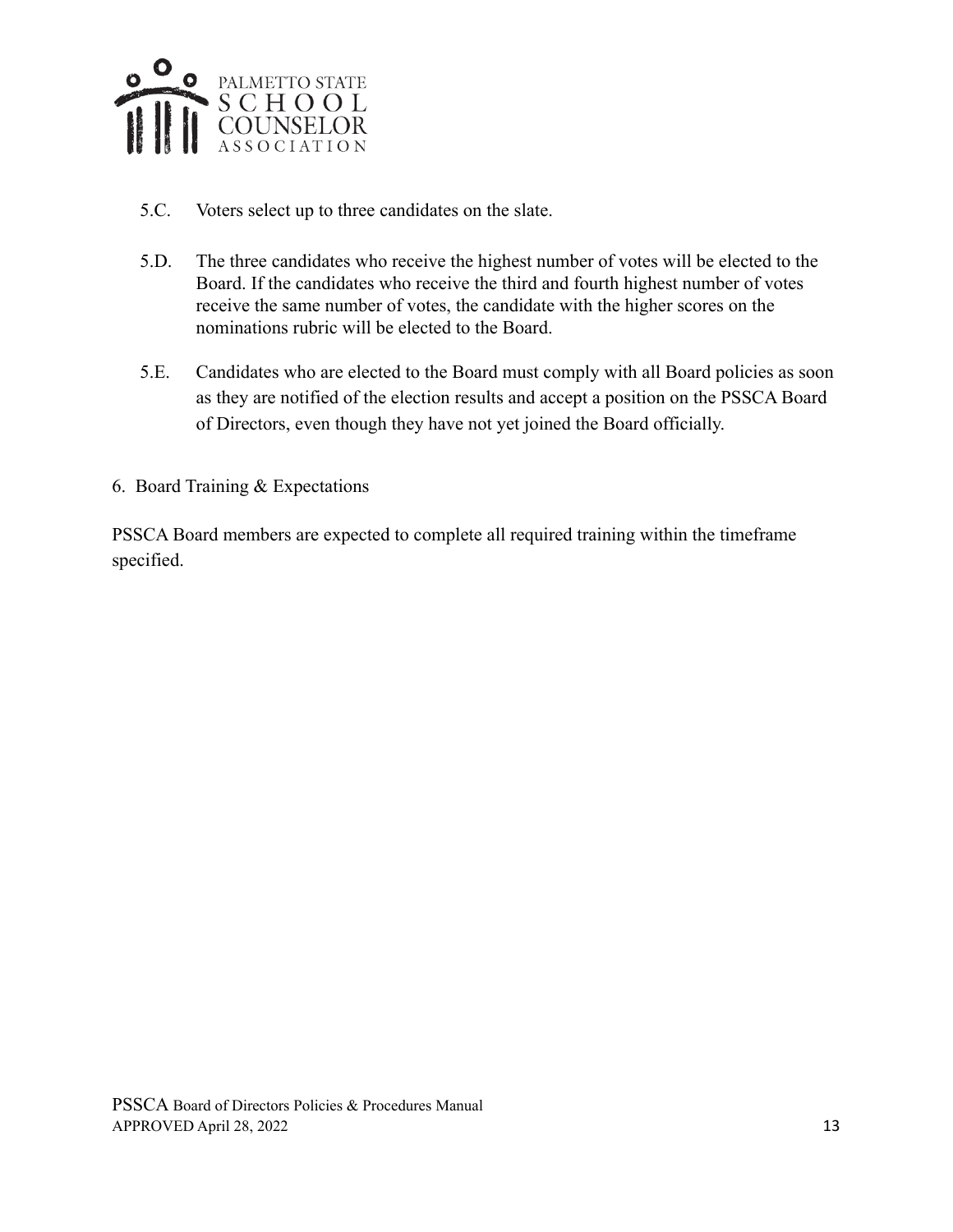

# **ASCA Delegate Assembly**

- 1. The number of voting delegates to represent PSSCA is based on criteria established by ASCA.
- 2. PSSCA voting delegates to ASCA LDI are Chair of the Board and Vice Chair of the Board who will be serving as such for the upcoming Board year. If one cannot attend, the Executive Director will be the voting delegate who will attend.
- 3. The PSSCA School Counselor of the Year will be a non-voting delegate to ASCA LDI the summer that they are recognized by ASCA.
- 4. The Executive Director will be funded if not already an alternate for the Chair of the Board or the Vice Chair of the Board.
- 5. Two additional Board members may have the opportunity to attend ASCA LDI if the PSSCA budget allows. An application process will determine who will attend.

5.A. The applications will be made available to all Board members. If more than two Board members apply, an alternate will be named based on the rubric from the application review. The delegates will be selected by a committee made up of the Executive Director, Chair of the Board, Vice Chair of the Board, and SCOY. Priority will be given to individuals in leadership positions or Board members who have never attended LDI, or Board members who are presenting. Any additional delegates will be approved by the governing Board. The Chair of the Board shall appoint any replacement if a delegate is unable to attend.

6. The delegates and any other person reimbursed by the association for attendance shall share the information received at the ASCA Delegate Assembly, Leadership Development Institute, ASCAAnnual Conference, or any other conference with other PSSCA members through either a newsletter article or a conference presentation at the annual conference or regional meetings. Failure to present, if requested, may constitute dismissal or request for reimbursement.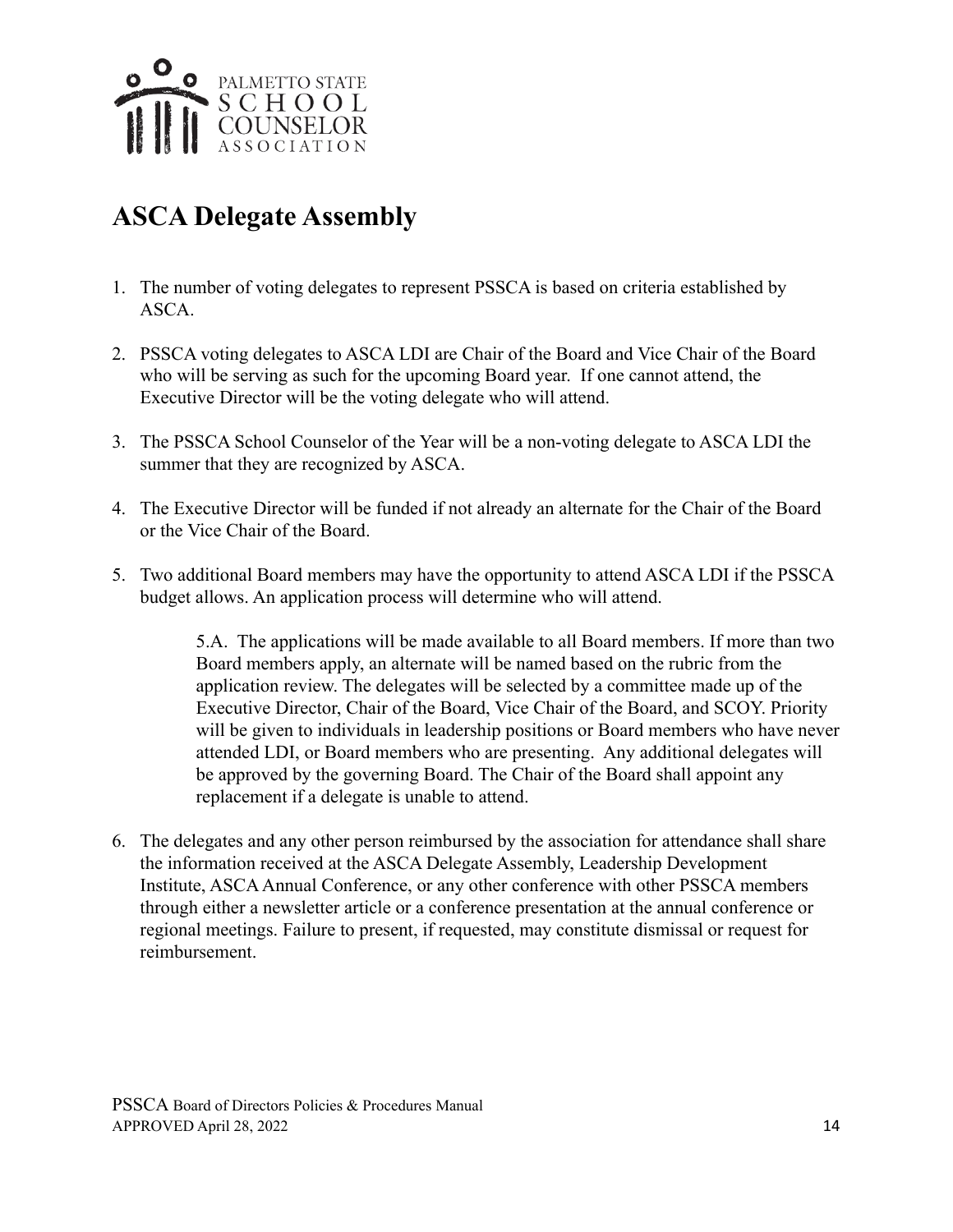

#### **Research Requests**

Any PSSCA member may submit a request to post research surveys and results on the association's website and/or in the newsletter.

2. All research requests will be reviewed by the Professional Development Director of Operations for approval using the following criteria:

- a. Research proposals must be substantially related to the school counseling profession.
- b. Research proposals/results cannot be for personal gain.

c. A copy of the Institutional Review Board (IRB) approval authorizing the research must be provided to the association. Exceptions to the policy must be approved by the governing Board.

d. The research request and results must be professionally written using appropriate academic language.

e. The requesting member will not state or infer that PSSCA endorses the specific research proposal or results. A disclaimer to this effect will also be added to the website/newsletter.

f. The requesting member must provide the association and its members with access to the research results and/or present findings at the annual conference.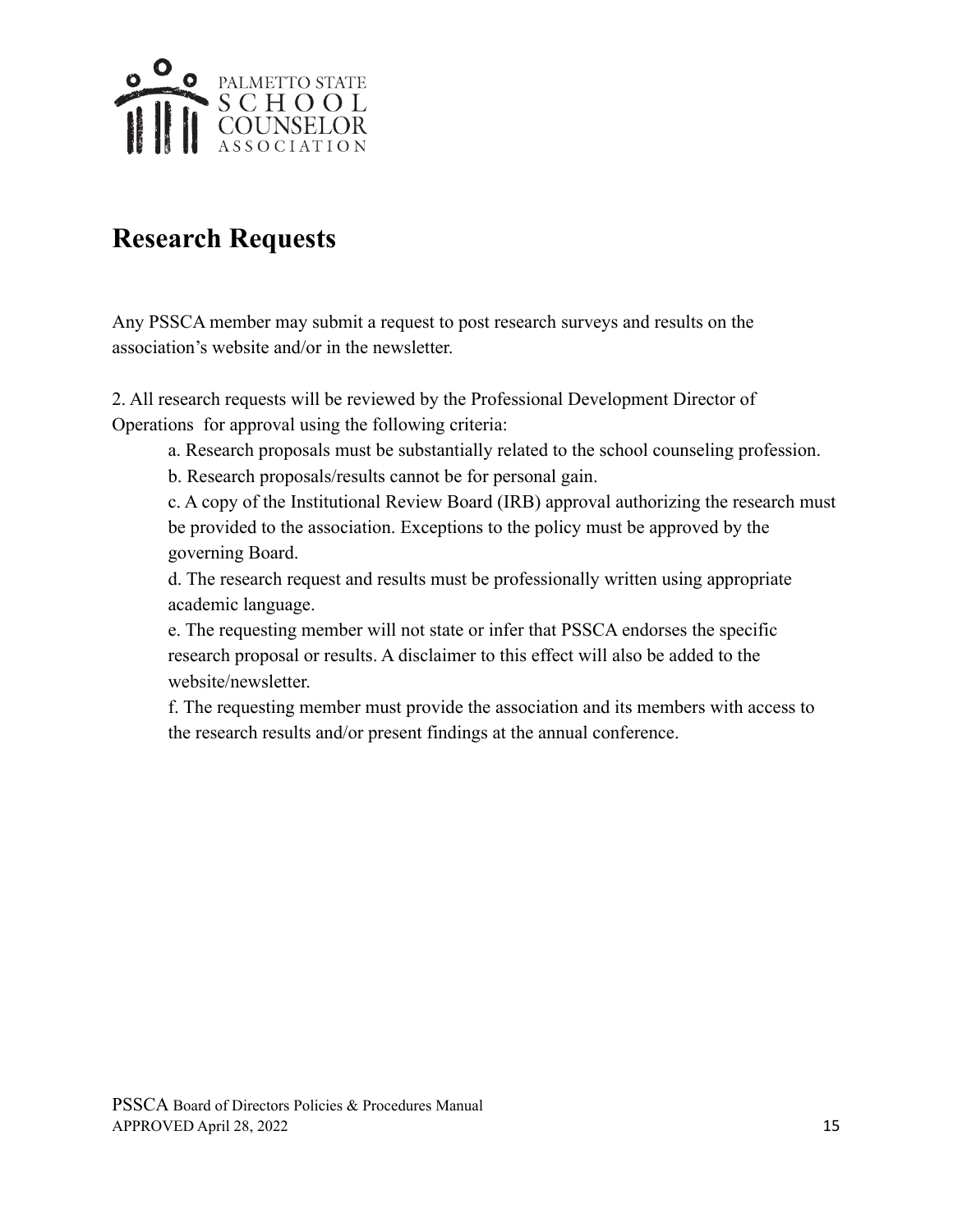

# **Key Performance Indicators**

#### ENDS POLICIES

- 1. ADVOCATE for effective implementation of a comprehensive school counseling program.
- 2. UNITE school counselors with a common, consistent, and inclusive professional identity.
- 3. SERVE by providing training about best practices and current trends in school counseling.

E.1. School counselors share a common and consistent professional identity.

- Number of people who access PSSCA resources on website
- Number of PSSCA members who call themselves school counselors in their profile compared to guidance counselors
- Growth in membership
- Growth in conference attendance
- Number of webinars offered and attended

E.1-A School counselors know and practice the ASCA National Model.

E.1-B School counselors know and practice the ASCA Ethical Standards for School Counselors.

E.2 Administrators, superintendents, school Board members, and policy-makers understand and support the school counseling profession.

E.2-A State legislators and SCDE are aware of comprehensive school counseling programs aligned with the ASCA National Model.

• Legislation regarding/affecting school counselors